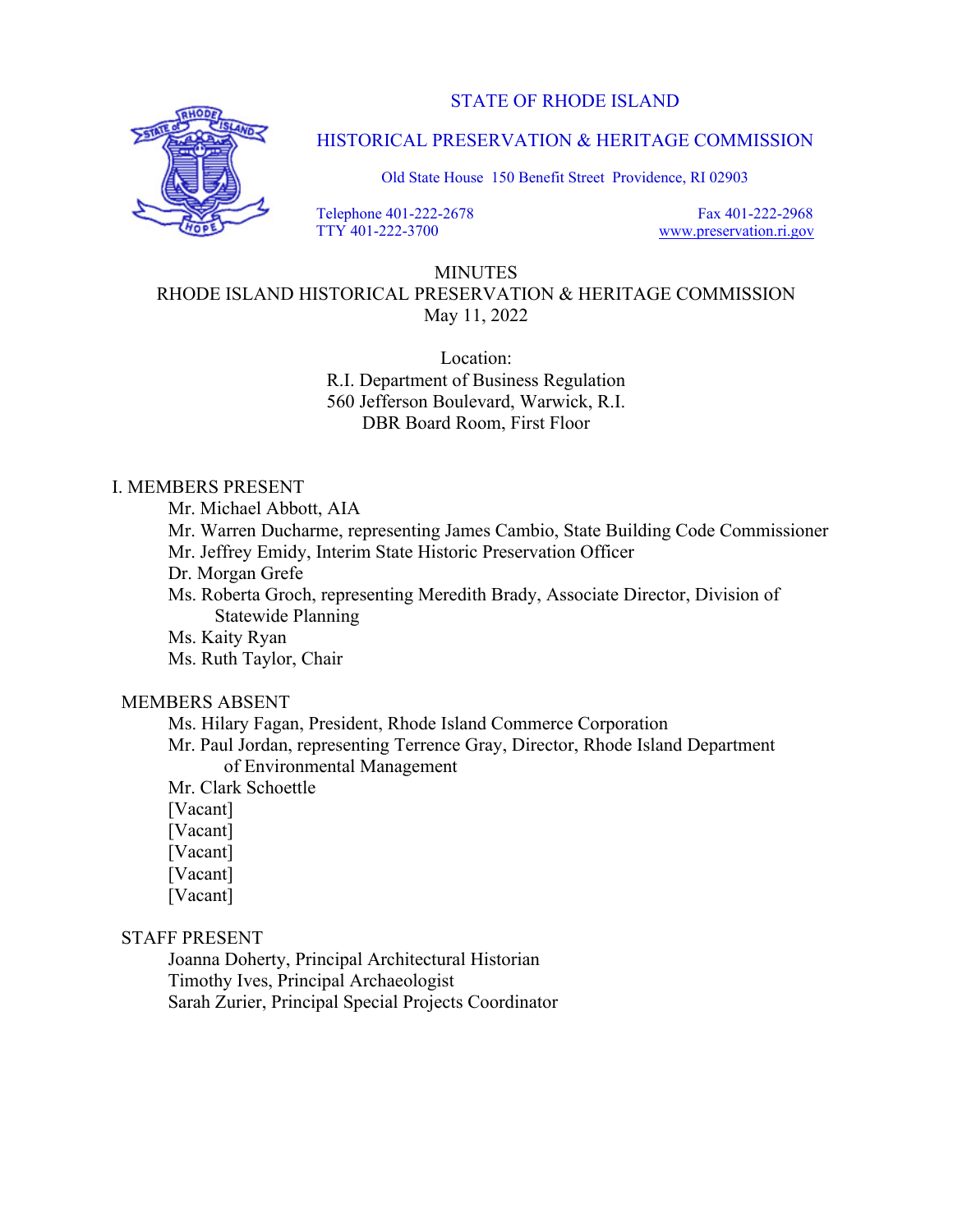#### RIHPHC MINUTES 2 May 11, 2022

- II. AGENDA
- 1. Call to Order

The meeting was called to order at 9:32 A.M., Ms. Taylor, Chair, presiding.

2. For approval: Minutes of April 13, 2022, Commission meeting

On a motion by Dr. Grefe, seconded by Ms. Ryan, the commissioners voted unanimously to approve the minutes of the April 13, 2022, Commission meeting as they appear in the draft.

3. Interim Executive Director's Report

Jeffrey Emidy reported that:

- a. The Old State House Exterior Rehabilitation project ribbon cutting went off without any problems on April 13<sup>th</sup>. The Governor and Lieutenant Governor spoke, as did the president of the Mile of History Association and Mr. Emidy. They all made points about how important the building is to the state. It was a beautiful day, and we had a good turnout of people who worked on the project, DCAMM staff, past and present staff, including our last two executive directors, Ted Sanderson and Paul Loether, and neighbors. Mr. Emidy thanked Ginger Hesse and Sarah Zurier for putting the event together, and all of the other staff who helped out at the event whom he did not see because he was mingling and preparing his speech.
- b. Cemetery Weeks continues through the end of May. We have topped 100 programs. There has been press coverage on Channels 10 and 12, in *Providence Monthly*, the *Providence Journal* - including a big feature on River Bend Cemetery in Westerly-, in the *Westerly Sun*, *The Bay*, and the *Valley Breeze*. Staff have reported good experiences at the events. Mr. Emidy thanked Sarah Zurier and Charlotte Taylor for all of the work that they have done on this, and other staff who are participating.
- c. The Conference Evaluation project continues and is starting to wrap up. Our consultant, Susan West Montgomery, convened another in-person meeting at the Old State House with some of our core partners, including commissioners Dr. Grefe and Ms. Groch. She has shared her preliminary findings and recommendations with us and we will offer feedback in anticipation of a final report later this spring. Mr. Emidy thanked Sarah Zurier and Joanna Doherty and the other staff and the commissioners who have participated. We are getting a lot of great feedback and ideas.
- d. On March 28, President Biden submitted his FY2023 budget request to Congress. It includes \$151.8million for the Historic Preservation Fund (HPF), which is the same as the FY2022 budget request. Congress appropriated \$173.07 million in FY2022, but given budget delays, the President was not aware of this higher level of Congressional support. For FY2023, the National Trust has recommended funding the HPF at \$200 million. This includes significant increases for State and Tribal Historic Preservation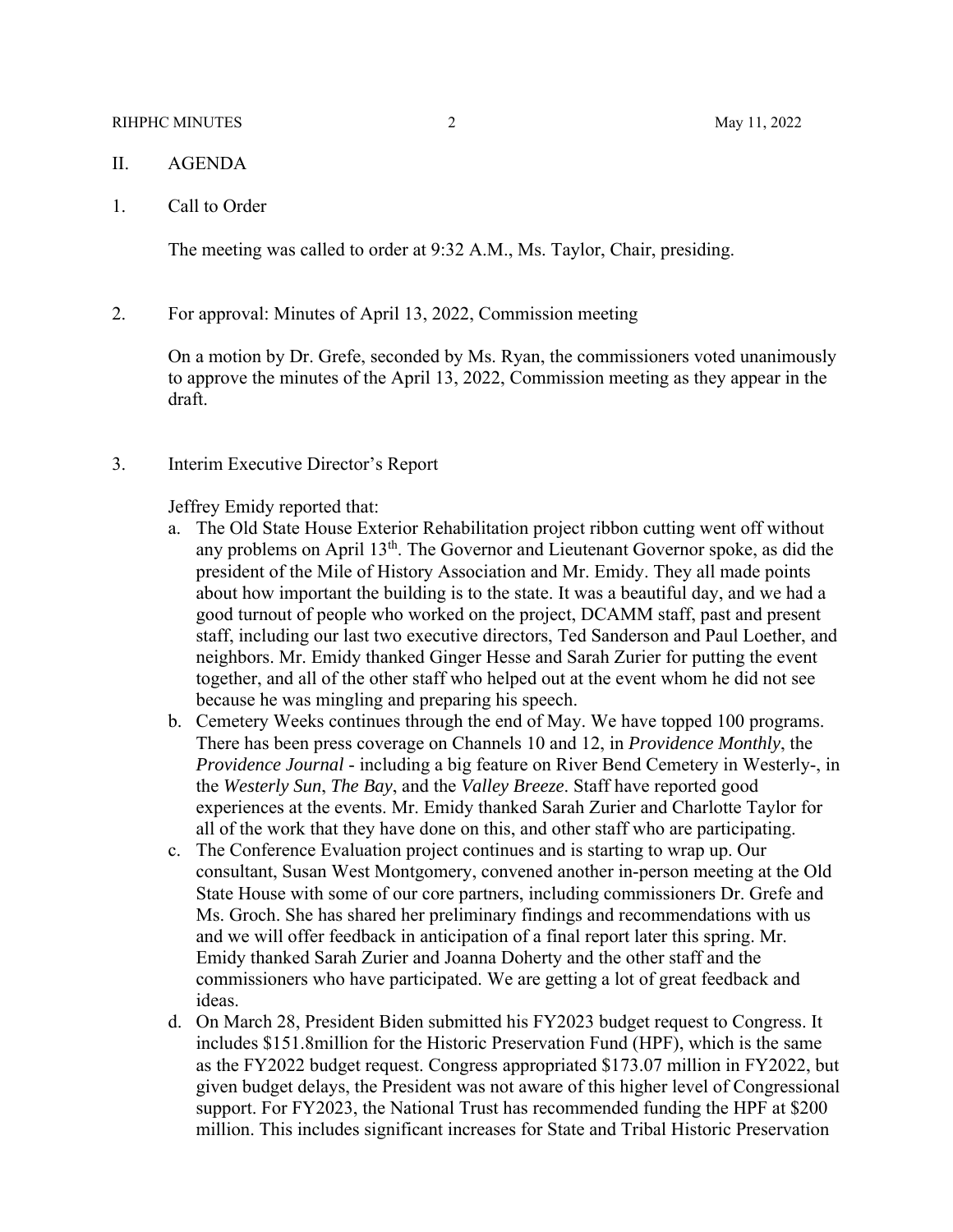Offices and several high-impact grant programs.

There is also an effort afoot in Congress to permanently authorize the HPF at \$300million. Known as the *Historic Preservation Enhancement Act*, this would be the first increase in the amount that the HPF is authorized to receive since its inception in 1976.

Also, the NPS's Semiquincentennial Grant Program deadline was extended to May 17th.

4. For consideration: Easement Review

 The Breakers Landscape Project 44 Ochre Point Avenue, Newport

Joanna Doherty reported that the Preservation Society of Newport County (PSNC) has submitted plans for Phase III of the landscape rehabilitation project at The Breakers. RIHPHC review and approval of the project is required by the terms of a historic preservation easement signed in 2003. The PSNC hopes to complete the project, which is focused on the northeast quadrant of the property, in Summer 2022.

 At the north entry drive, the project will reestablish the pin oak allée and reintroduce potted bay trees. In the vicinity of the Children's Cottage, Victorian-style foundation plantings and planting beds will be created. Dense screening vegetation will be installed along the Shepherd Avenue fence line and near the service drive. The sidewalks at the north entry drive, currently surfaced with asphalt or pea stone, will be replaced with an exposed aggregate concrete surface. The project will reestablish the missing walkway in the northeast quadrant and replace the existing, bituminous walk; both will receive an oiland-stone paving surface. Portions of the walks will be planted with layers of evergreen trees, shrubs, and herbaceous plants, as is the case on other, already rehabilitated sections of the serpentine path. Several trees, shrubs and hedges will be removed as part of the project; none are historic and many are in poor condition. These include several Norway maples to the east of the Children's Cottage, the removal of which will create a more open lawn overlooking the ocean, as was present during the historic period. Finally, unobtrusive lighting will be installed along the service drive and along both the north and west entry drives, for pedestrian safety. The overall design of the project and the planting plan are consistent with the Cultural Landscape Report and the Master Plan (2016) for The Breakers.

Ms. Ryan asked if the curbing shown in the proposed plans is historic. Ms. Doherty stated that it is, and it will remain.

Ms. Taylor asked if Ms. Doherty has any major concerns about the plan. Ms. Doherty replied that she does not have major concerns. The grass pavers are a little concerning, but she spoke with Reed Hildebrand, the landscape architecture firm working on the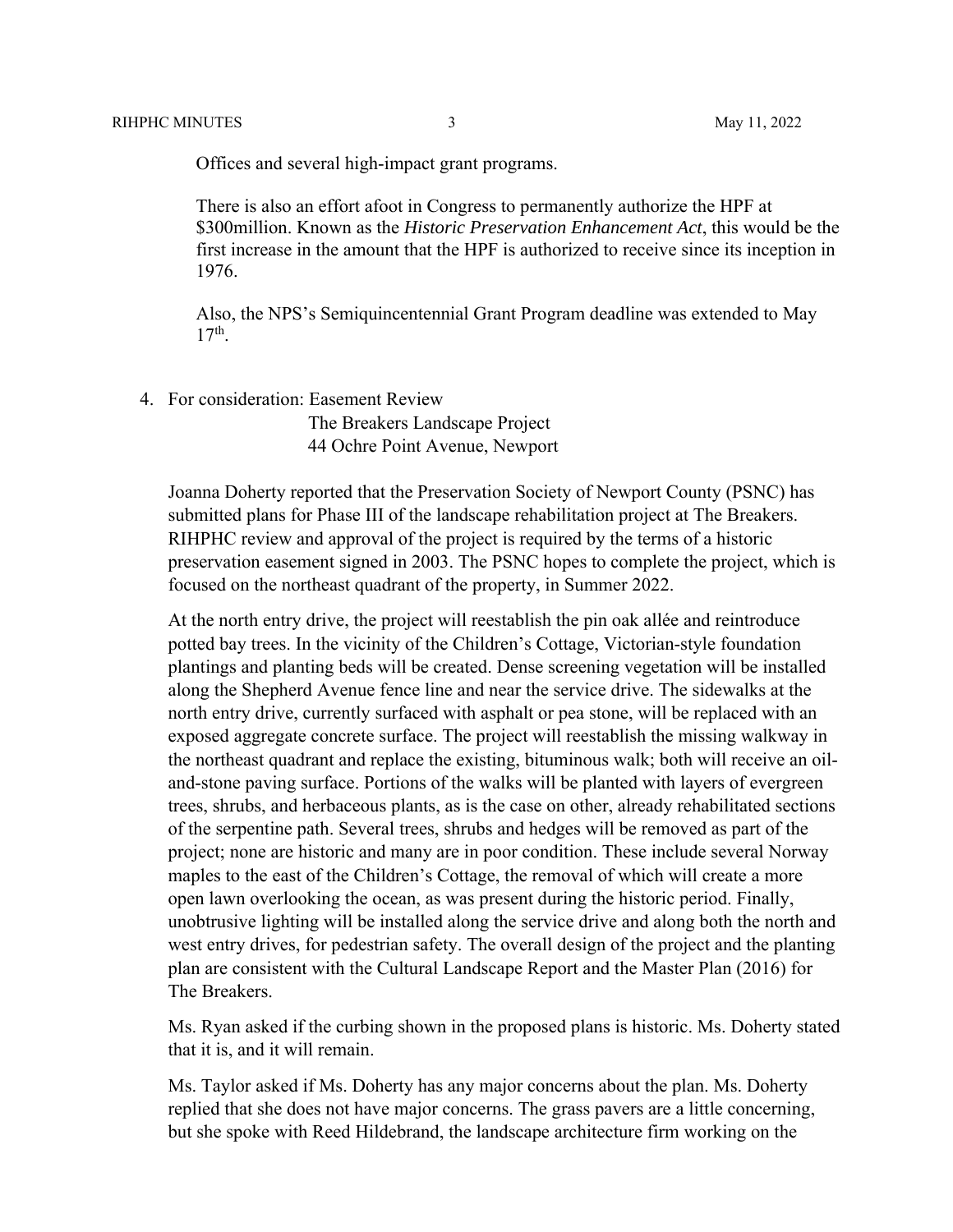project, and they are still working on that element. Dr. Grefe stated that they might try this design and if it is not successful, will come back for a replacement treatment at a later time.

Mr. Abbott asked if, at the end of the path at the Cliff Walk, there had always been a gate, or if it was originally open to the Cliff Walk. Ms. Doherty stated that she is not sure, however, she presumes that, if not original, the gate was an early installation.

A motion to approve the easement project proposal was made by Dr. Grefe and seconded by Ms. Ryan. The Commission voted unanimously to approve the motion.

5. For consideration: Authorization of Expenditure of funds for the 2022 Rhody Awards for Historic Preservation

Mr. Emidy reported that every year since 2009, the RIHPHC has partnered with Preserve Rhode Island (PRI) to host the Rhody Awards for Historic Preservation. The event is typically held on a Sunday evening in September or October. It has been in Newport a few times, in Providence, Warwick, Westerly, and in Bristol at Linden Place last year. There is a cocktail hour, then we give out between 10 and 15 awards. PRI Executive Director Val Talmage and the RIHPHC Executive Director cohost. Before COVID came in 2020, we created our own PowerPoint presentations and read a prepared script. In 2020 we started having videos for each award professionally shot and edited.

Over the past few years, a dinner has been added to the program. This is a fundraiser for PRI, so RIHPHC has no part in it. Sometimes the RIHPHC Executive Director attends as a guest.

For RIHPHC, the Rhody Awards are generally considered a part of our big-picture partnership with PRI. They're also a part of our outward-facing presence in the preservation community. Like the conference, this is a time for us to not be regulators – it's a chance to be friendly and mingle as fellow preservationists.

Mr. Emidy stated that, as the commissioners see on the agenda, the reason we are talking about this today is that, for the first time, he is seeking authorization from the Commission to enter into a financial agreement with PRI for the Rhody Awards, which will be held on October 23<sup>rd</sup>.

In past years, our RIHPHC Rhody team has consisted of the executive and deputy directors, our architectural historians – Liz Rochefort, Sarah Zurier, and Joanna Doherty and to varying degrees our architects and CFO. Ms. Talmage and Mr. Emidy started talking about the 2022 awards in the fall of 2021, when he was about five months into his term as interim executive director, with no deputy director and no CFO, and he might have just lost architectural historian Liz Rochefort. He was also aware that we would be dealing with vacations in the summer that would further stretch thin the limited staff. He told Ms. Talmage that he was concerned that we were not going to be able to handle our part this year. The two talked about hiring a consultant to decrease the RIHPHC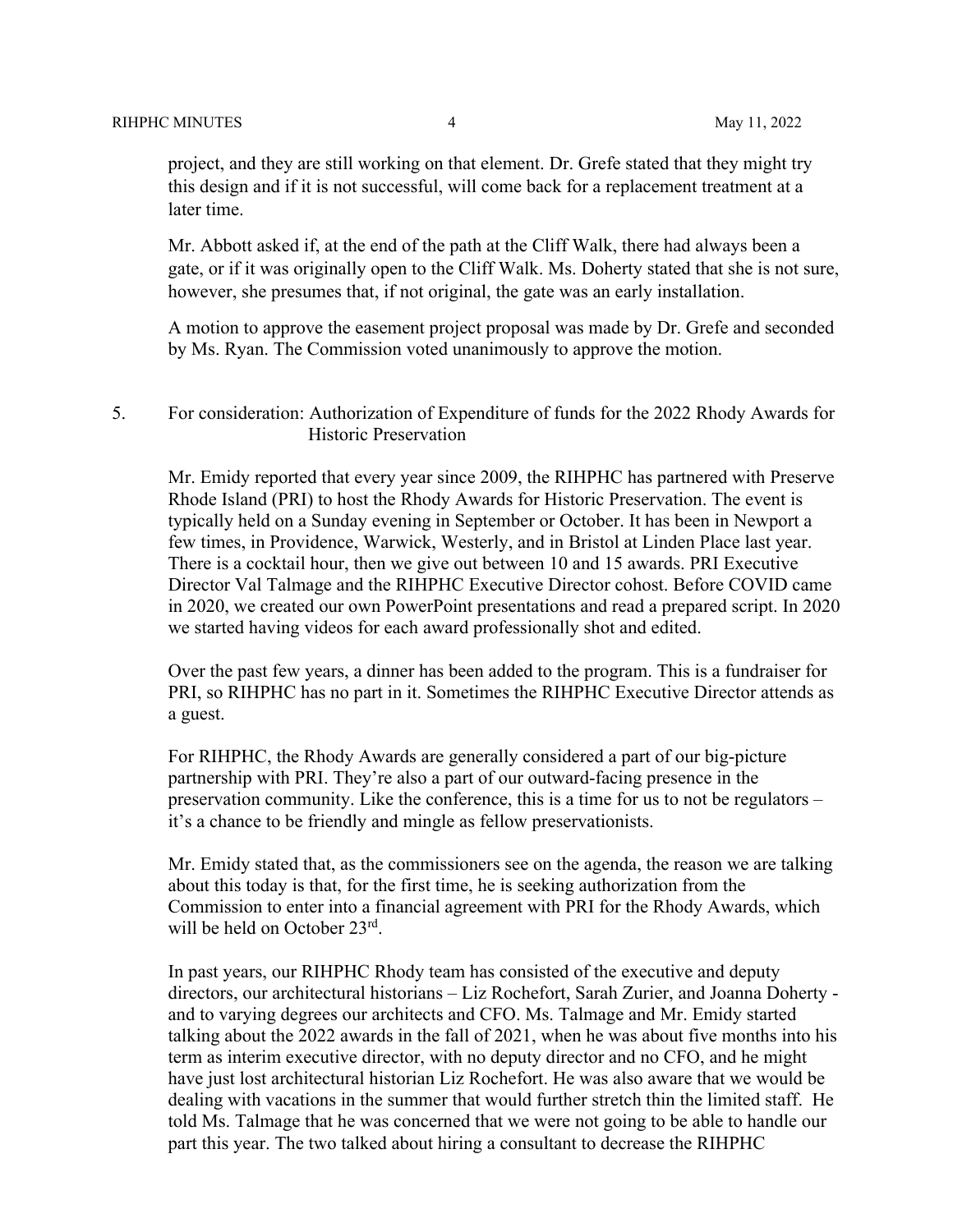workload.

When they reconvened in February or so, they again talked about hiring a consultant, and Mr. Emidy was concerned about escalating cost, but they figured that they would decrease the award count by a couple – and hence the video cost – and the resulting savings would pay a consultant. They were thinking about two or three thousand dollars to be split evenly.

When they spoke again in mid-April, the price for the consultant was in, at \$10,000. That is \$5,000 for RIHPHC. Our total monetary contribution was \$6,000 in 2021. With this new item, the cost was going to balloon to between \$10,000 and \$12,000 in 2022. It was then that Mr. Emidy decided he needed to get approval from the Commission.

Mr. Emidy stated that he is apprehensive about two things regarding the Rhody Awards: the amount of staff time we put into it, and the amount of money we provide. This year, we are considering decreasing the staff time significantly, but increasing the monetary support. If we are going to be a "partner", we have to provide something to the partnership. It has to be one or the other, or both.

Mr. Emidy stated that it seems to him that we have four options for 2022:

- Stay in at  $$10,00-\$12,000$
- Try to have our staff take on more of the work, thereby reducing the monetary cost. He stated that he honestly thinks this is a non-starter.
- Back out completely and leave PRI hanging.
- Withdraw as partners and be a sponsor at some reduced monetary level.

Mr. Emidy asked if, when you actually look at what we gain from the Rhody Awards, is it worth the expenditure of, \$10,000-\$12,000 to remain a partner, because we cannot provide the staff time. We don't have the staff, and even if we did, he would be concerned about it taking away from our ability to carry out our other responsibilities. The problem is, if we back out completely right now, PRI is left in a tough spot. They just lost one of their best staff and they would have to absorb the entire financial hit on their own.

Mr. Abbott stated for the record that he is on the board at PRI.

Ms. Taylor concurred that the staff do not have the time to devote as in years past. The commissioners discussed, with staff input, the relative merits of the options that Mr. Emidy presented. It was determined that it is too late to walk away completely; that is not fair to PRI. Various dollar amounts for sponsorship or partnership were discussed.

A motion was made by Ms. Taylor to authorize Mr. Emidy to have further conversations with Ms. Talmage where the RIHPHC financial contribution would be capped at \$6,000 – reflecting the 2021 cost – and staff time is zero or close to it. The motion was seconded by Dr. Grefe. The Commission voted unanimously to approve the motion, with Mr. Abbott abstaining.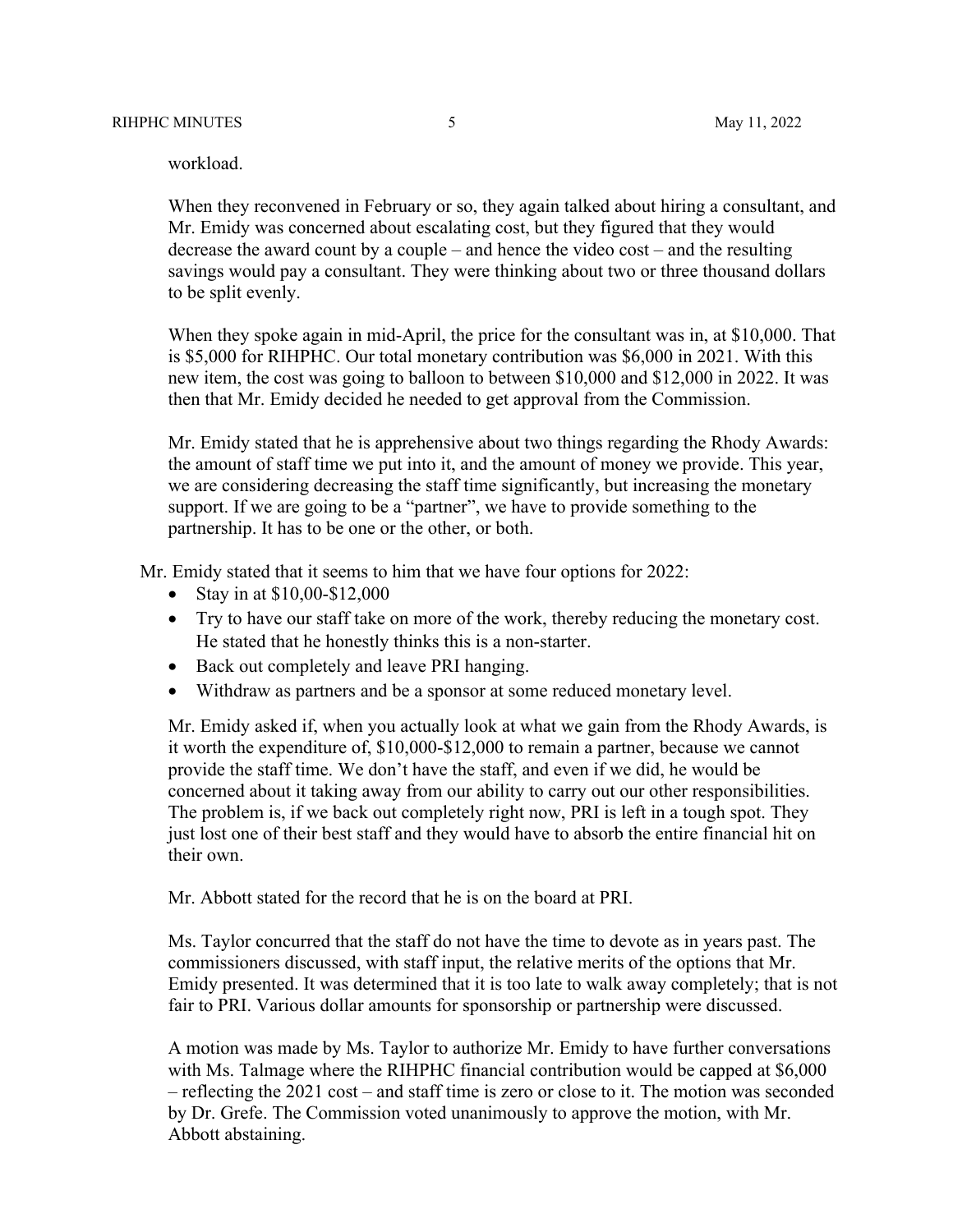#### RIHPHC MINUTES 6 May 11, 2022

## 6. For information: Update on RIHPHC executive director hiring process

Ms. Taylor reported that there has recently been a lot of action on the Executive Director hiring. The position has been approved and posted on the state website. She is putting a small search committee together of approximately five people. She told the commissioners that, if any of them would like to be involved, they should contact her.

Ms. Taylor stressed that confidentiality is key in this process. This directive has come from the state's human resources department. There are people who will want to apply for the position, but don't want it known that they have applied, and we must protect that.

Any calls that are received by commissioners or staff inquiring about the position should be referred to Ms. Taylor. Resumes cannot be submitted to commissioners or staff; they must be submitted through the state website.

The opening has a short posting time. It can, however, be extended if necessary. Approximately 10 applications have already been received.

Regarding commissioner and staff input on the process, Ms. Taylor stated that she has a series of questions that were used in another search which she will send to the staff and commissioners. These are related to preservation, as a whole, and to what the search committee should consider when hiring. The answers will be confidential.

Ms. Taylor stated that she will report on any progress of the search as it moves forward. For confidentiality reasons, however, she will not share the names of applicants.

Ms. Taylor stated that she has been in communication with state human resources, but that they will not be directly involved in the hiring process.

Mr. Abbott asked about the length of time for the process. Ms. Taylor stated that she does not know, but that she hopes that it will be complete by the end of the year.

### 7. Announcements

The next Commission meeting will be held on June 8, 2022.

### 8. Adjournment

The meeting adjourned at 10:58am.